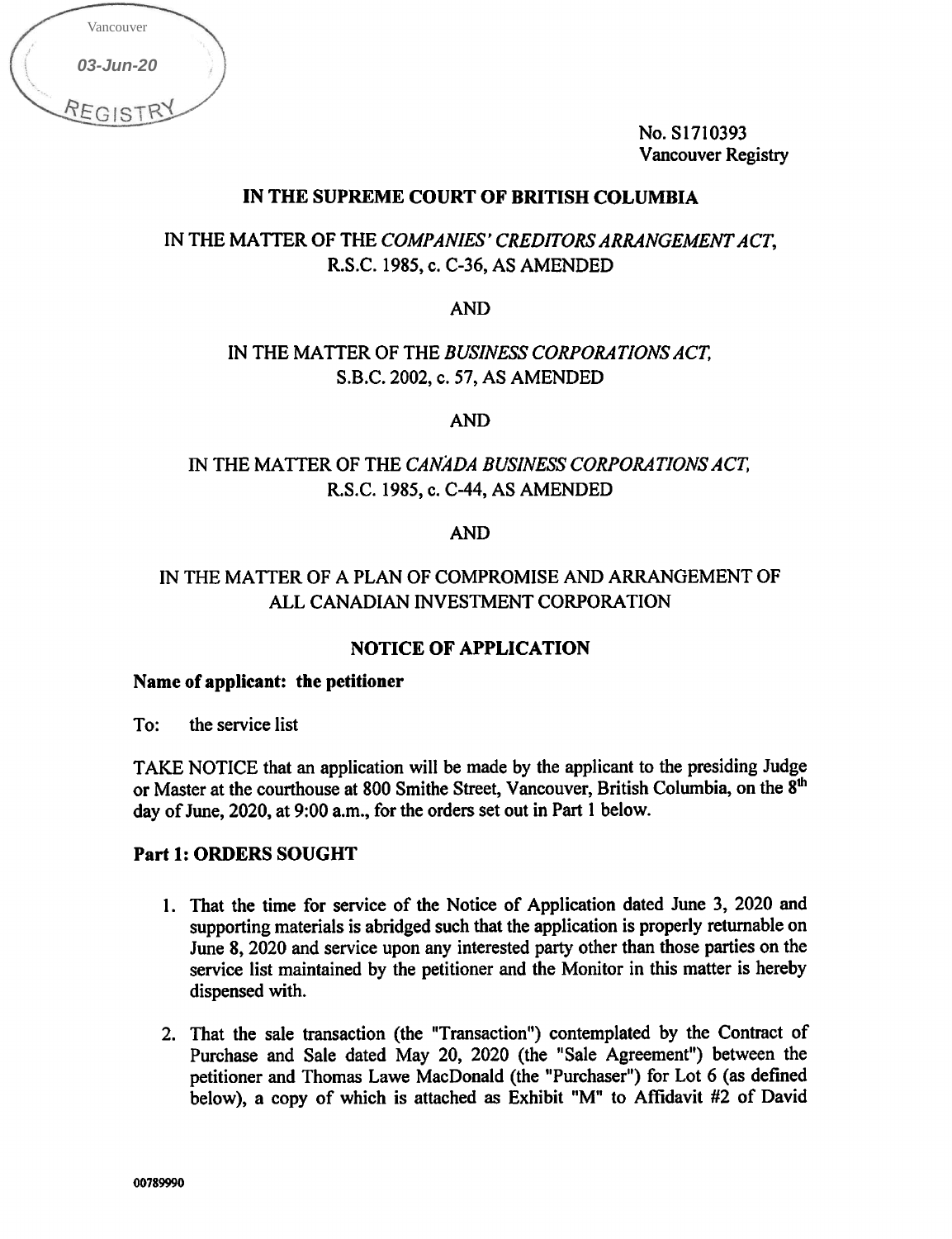Milligan, is hereby approved, on the basis that the Sale Agreement is commercially reasonable.

- 3. That the execution of the Sale Agreement by McEown and Associates Ltd. in its capacity as court appointed monitor of the petitioner is hereby authorized and approved, and the Monitor is hereby authorized and directed to take such additional steps and execute such additional documents as may be necessary or desirable for the completion of the Transaction and for the conveyance to the Purchaser of the assets described in the Sale Agreement.
- 4. Such further and other relief as this Honourable Court deems just.

## Part 2: FACTUAL BASIS

- 5. On November 10, 2017 the Honourable Madam Justice Adair made an Initial Order granting the petitioner protection from its creditors pursuant to the Companies' Creditors Arrangement Act, R.S.C. 1985, c. C-36, as amended (the "CCAA"). Pursuant to the Initial Order, the stay of proceedings expired on December 9, 2017 (the "Stay Period").
- 6. Boale, Wood & Company Ltd. was appointed as monitor in the CCAA proceedings. An order was subsequently granted appointing McEown and Associates Ltd. as the monitor (the "Monitor").
- 7. Since December 5, 2017 the Stay Period has been extended on various occasions including most recently to October 16, 2020.
- 8. Since the date of the Initial Order, the petitioner has continued to manage the daily operations of the business and explore restructuring options, including the sale of its real property and collection of the outstanding amounts owing to it.
- 9. On November 9, 2018, the Monitor was granted additional powers including, subject to the requirements for court approval, the power to direct or cause the petitioner to sell its assets, including Lot 6.
- 10. The petitioner's efforts to realize on its assets have resulted in the execution of the Sale Agreement to sell Lot 6, the details of which are described in further detail below.
- 11. The petitioner is seeking approval for the sale of Lot 6 in accordance with the terms of the Sale Agreement.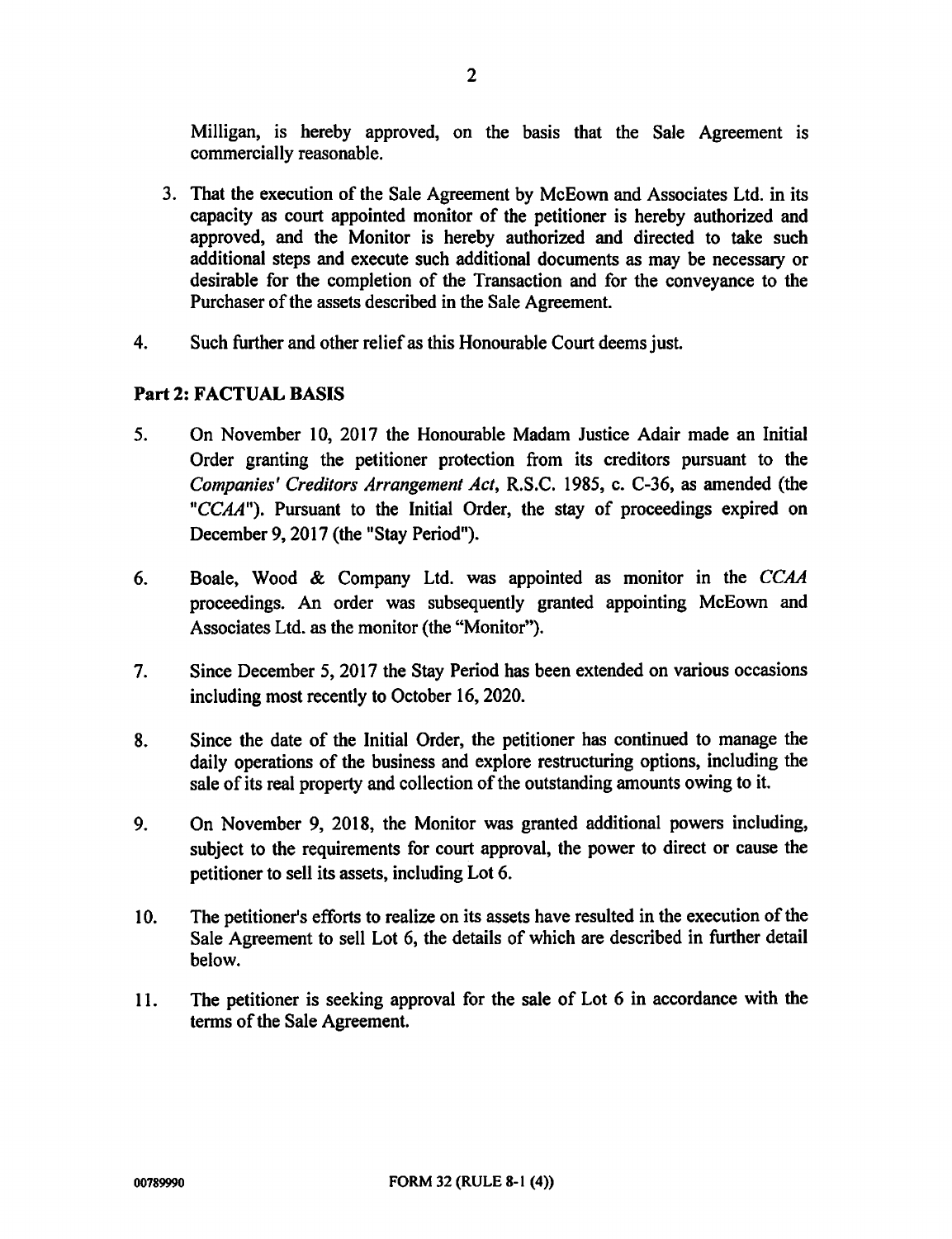#### Sale of Lot 6

12. The petitioner is the registered owner of a property located at 4153 Packalen Boulevard, Garden Bay, Pender Harbour, British Columbia, VON 1S1 more particularly described as:

PID 026-193-019

LOT 6 AND AN UNDIVIDED 3/12<sup>TH</sup> SHARE IN LOT 7, DISTRICT LOT 3923

GROUP 1 NEW WESTMINSTER DISTRICT PLAN BCP15562

("Lot 6")

- 13. Lot 6 is an irregularly shaped 0.703 acre parcel of property with a two bedroom and one bathroom house.
- 14. The petitioner began listing Lot 6 for sale in August 2016 with a realtor on the Sunshine Coast.
- 15. Lot 6 has been marketed by a variety of means including:
	- a. advertising continually on www.sunshinecoasthomes.com;
	- b. advertising continually on www.royallepagesussex.com;
	- c. advertising continually on www.realtvlink.org;
	- d. promotional posts on Facebook and Instagram for SunshineCoastHomes.com;
	- e. advertised monthly in display advertising in the Sunshine Coast Real Estate Guide;
	- f. "For Sale" signage on Lot 6 with relator contact information for dive by showings; and
	- Advertised continually in window display sheet format in Royal LePage g. Sussex Sechelt & Pender Harbour locations and Garden Bay area kiosk.
- 16. Lot 6 has been shown numerous times but until recently, no one has been prepared to submit an offer.
- 17. On April 22, 2020 the petitioner received an offer to purchase Lot 6 for \$750,000 plus GST, if any.
- 18. On May 7, 2020 the petitioner, through the Monitor, made a counteroffer for \$950,000 plus GST, if any.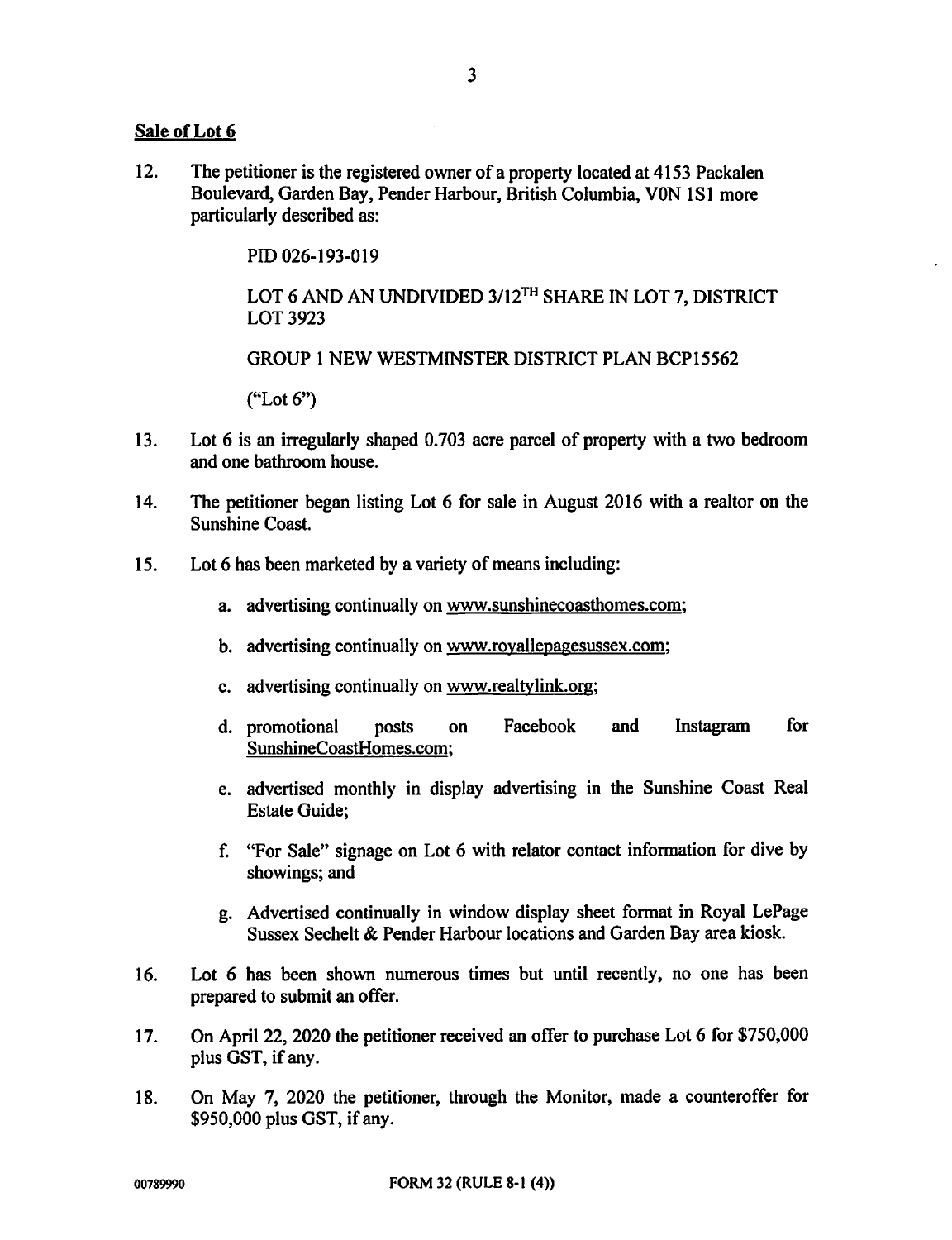- 19. On May 18, 2020, the petitioner received a counteroffer for \$809,523.81 plus GST, if any. After further discussions between the Monitor and the Purchaser, on May 20, 2020, the offer was increased to \$819,047.62 with the Purchaser paying any GST and Property Transfer Tax due and owing on the transaction (the "Lot 6 Offer"). The Monitor has accepted the Lot 6 Offer subject to court approval. If approved, the Lot 6 Offer is scheduled to complete July 16, 2020.
- 20. The Lot 6 Offer requires court approval on or before June 10, 2020.
- 21. The petitioner is required to remit GST on the sale of Lot 6 and the Lot 6 Offer represents a sum \$860,000 (GST inclusive).
- 22. The Lot 6 Offer is from the only party that has been prepared to submit an offer to the petitioner since Lot 6 was listed in August 2016.
- 23. Lot 6 has a 2020 B.C. Assessment Value of \$1,025,000.
- 24. The petitioner's realtor's evidence confirms:
	- a. he has observed a downturn in the real estate market; and
	- b. properties on the Sunshine Coast are often selling below their assessed values.
- 25. Although the purchase price is lower than the assessed value, the property has not garnered interest that supports a value greater than the Lot 6 Offer and the realtor has confirmed that he believes the Lot 6 Offer represents the current fair market value for Lot 6.
- 26. The Lot 6 Offer is consistent with a recent appraisal commissioned by the Monitor (the "2020 Appraisal").
- 27. The sale of Lot 6 is another step forward in the petitioner's restructuring efforts.

#### Part 3:LEGAL BASIS

- 28. Rules 1-3, 8-1, and 13-5 of the Supreme Court Civil Rules.
- 29. Pursuant to s.36(1) of the  $CCAA$ , a debtor company in respect of which an order has been made under the CCAA may not sell or otherwise dispose of assets outside the ordinary course of business unless authorized to do so by the court.
- 30. Pursuant to s.36(2) of the  $CCAA$ , a company that applies for an authorization to sell is to give notice of the application to the secured creditors who are likely to be affected by the proposal proposed sale or disposition.
- 31. Section 36(3) of the CCAA provides that in deciding whether to grant the authorization to sell, the court is to consider, amongst other things: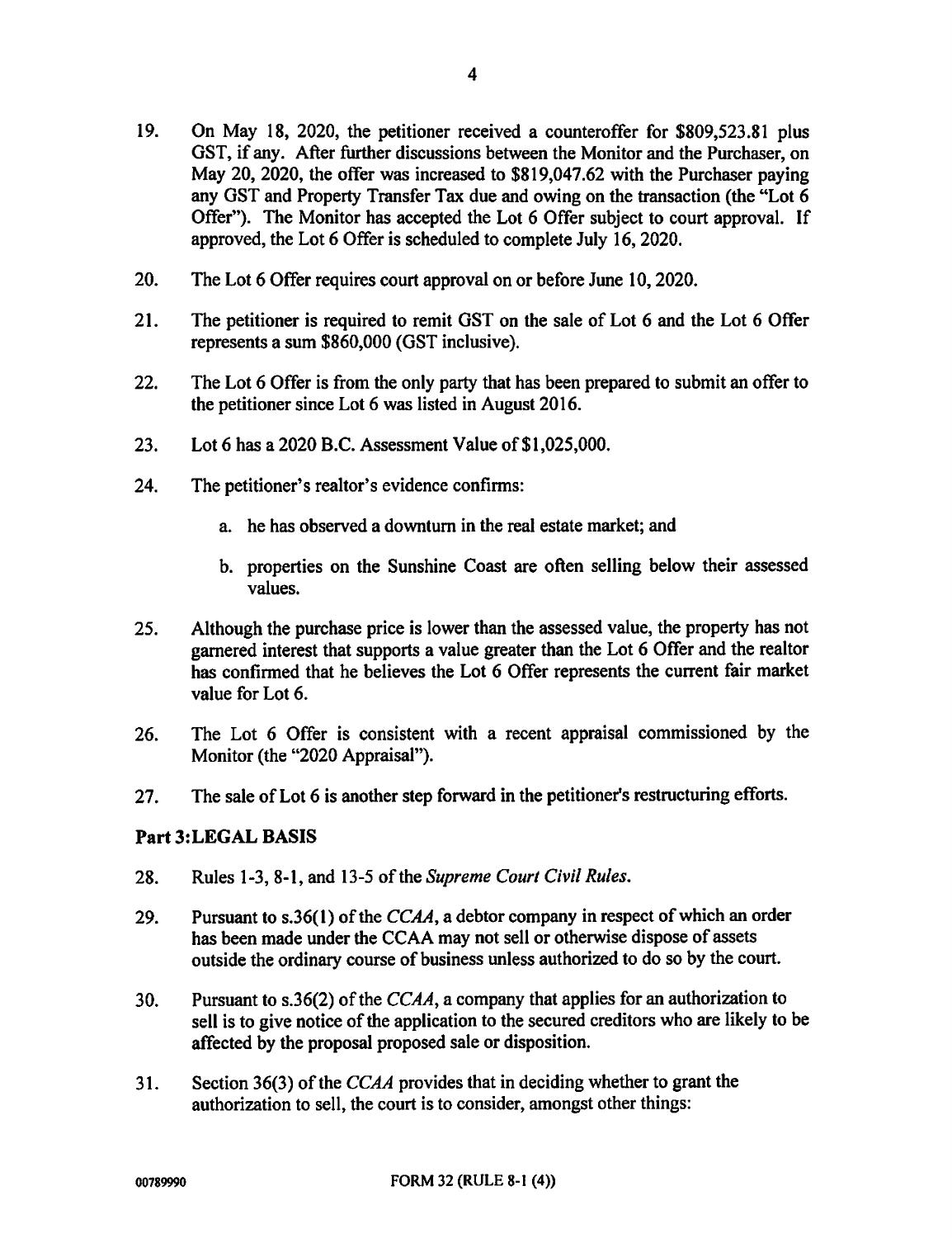- b. whether the monitor approved the process leading to the proposed sale or disposition;
- c. whether the monitor filed with the court a report stating that in its opinion the sale or disposition that would be more beneficial to the creditors than a sale or disposition under a bankruptcy;
- d. the extent to which the creditors were consulted;
- e. the effect of the proposed sale or disposition on the creditors and other interested parties; and
- f. whether the consideration to be received for the assets is reasonable and fair, taking into account their market value.
- 32. Section 36(6) of the CCAA provides that the court may authorize a sale or disposition free and clear of any security, charge or other restriction and, if it does, it shall also order that other assets of the company or the proceeds of sale or disposition be subject to a security, charge or other restriction in favour of the creditor whose security, charge or other restriction is to be affected by the order.
- 33. The petitioner further relies on s.11 of the  $CCAA$  and the inherent and equitable jurisdiction of this Honourable Court.
- 34. For the reasons set out below, the petitioner submits that on a consideration of the facts set out in section 36(3) of the CCAA, the sale of Lot 6 is appropriate in the circumstances:
	- a. the property has been listed since August 2016;
	- b. the Monitor has been kept apprised of marketing activities during the course of these proceedings and has been in effective control of that process since November 2018;
	- c. the Monitor conducted the negotiations leading up to the execution of the Lot 6 Offer, is aware of the assessed value and commissioned the 2020 Appraisal;
	- d. there are no secured creditors that will be affected by this sale;
	- e. the proposed sale will benefit the stakeholder group as a whole, as it is another step towards the petitioner's restructuring plan;
	- f. the consideration to be received is fair and reasonable, taking into account the challenges of the property, including its location and market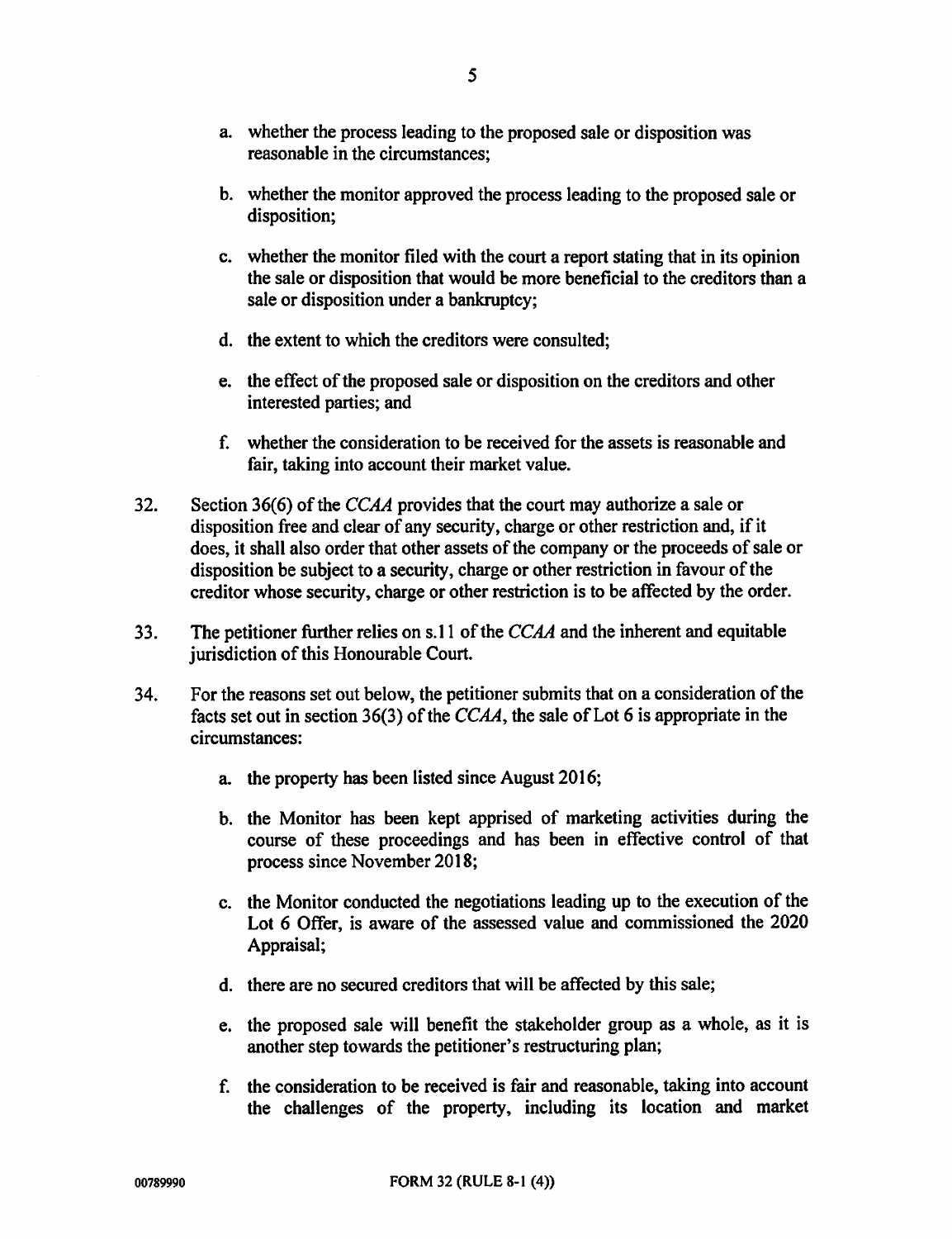conditions. The property has been properly exposed and marketed, and the Lot 6 Offer is the best and only offer the petitioner has received to date. Accordingly, the consideration to be received is reflective of the true market value of Lot 6.

#### Part 4: MATERIAL TO BE RELIED ON

- 35. Affidavit #2 of David Milligan, made on the 3rd day of June, 2020.
- 36. Affidavit #1 of Chelsey Cochrane made on the  $26<sup>th</sup>$  day of July, 2019.
- 37. 22<sup>nd</sup> Report of the Monitor.
- 38. Such other materials as counsel may advise and this Honourable Court may allow.

6

The Applicant estimates that the Application will take 30 minutes.

- [] This matter is within the jurisdiction of a master.
- [X] This matter is not within the jurisdiction of a master.

TO THE PERSONS RECEIVING THIS NOTICE OF APPLICATION: If you wish to respond to this notice of application, you must, within 5 business days after service of this notice of application or, if this application is brought under Rule 9-7, within 8 business days after service of this notice of application:

- (a) file an application response in Form 33;
- (b) file the original of every affidavit, and of every other document. that:
	- (i) you intend to refer to at the hearing of this application, and
	- (ii) has not already been filed in the proceeding, and
- (c) serve on the applicant 2 copies of the following, and on every other party of record one copy of the following:
	- (i) a copy of the filed application response;
	- (ii) a copy of each of the filed affidavits and other documents that you intend to refer to at the hearing of this application and that has not already been served on that person;
	- (iii) if this application is brought under Rule 9-7, any notice that you are required to give under Rule  $/9$ -7 $/$ 9).

Date: June 3, 2020

Signature of Jeremy D. West Counsel for the Petitioner